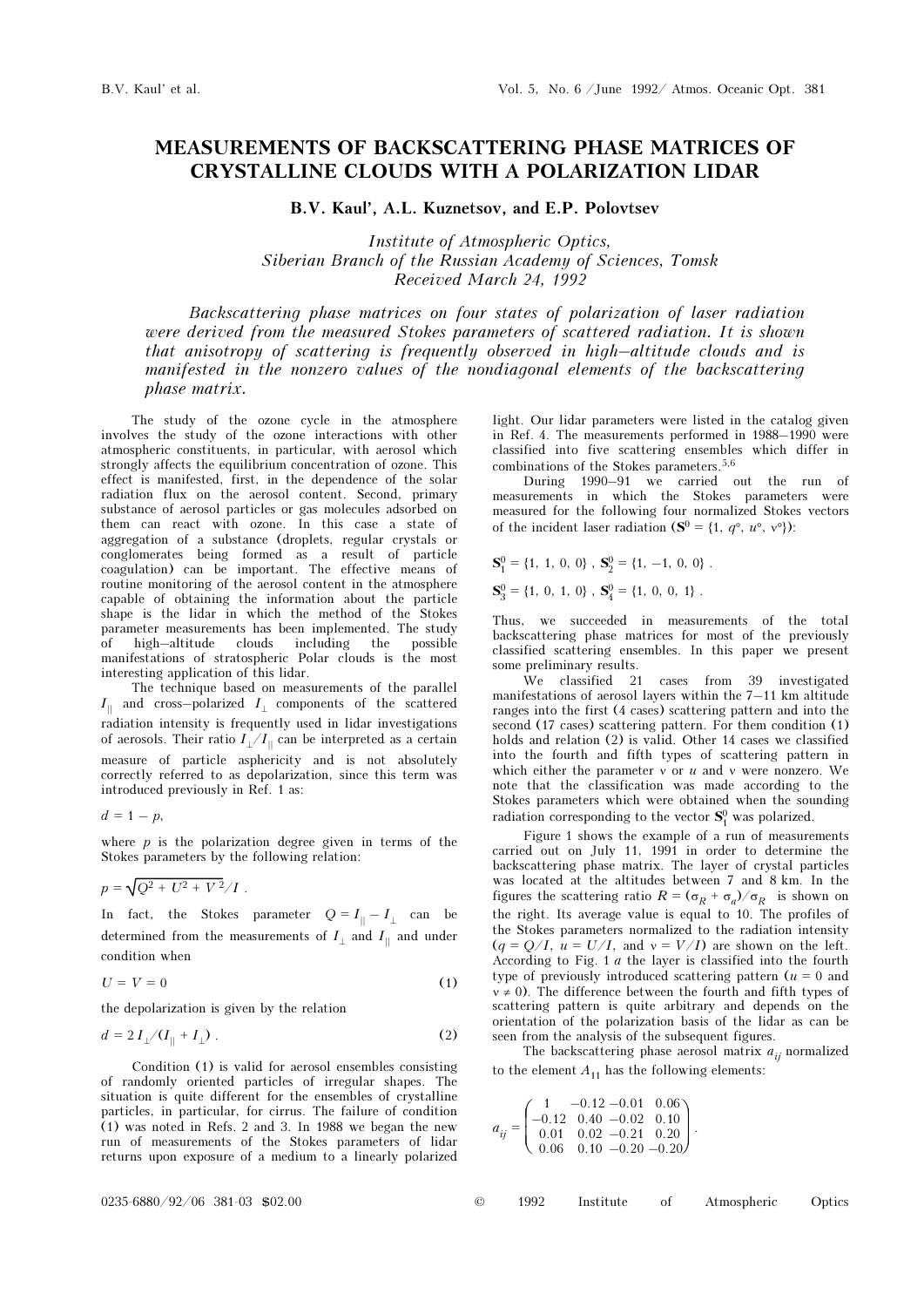

FIG. 1. The vertical profiles of the Stokes parameters q (dashed lines), u (dot–dash lines), and v (dotted lines) and the scattering ratio R (solid lines) obtained on July 11, 1991 on the polarization states of the incident laser radiation: a)  $S_1^0$ , b)  $S_2^0$ , c)  $S_3^0$ , and d)  $S_4^0$ .

The backscattering phase aerosol matrix  $a_{ij}$  normalized to the element  $A_{11}$  has the following elements:

$$
a_{ij} = \begin{pmatrix} 1 & -0.12 & -0.01 & 0.06 \\ -0.12 & 0.40 & -0.02 & 0.10 \\ 0.01 & 0.02 & -0.21 & 0.20 \\ 0.06 & 0.10 & -0.20 & -0.20 \end{pmatrix}.
$$

The matrix elements are dimensionless. We estimate the absolute measurement error of the elements by a value of  $\pm$  0.04. In order to calculate the absolute values of the matrix elements, each of them should be multiplied by  $A_{11}$ given by the formula

$$
A_{11} = \sigma_R(\overline{R} - 1) ,
$$

where  $\sigma_R$  is the backscattering coefficient of the molecular

constituent at the altitude of the layer maximum,  $\overline{R}$  is the average experimental value of the above–defined scattering ratio.

The noticeable ellipticity of the linearly polarized radiation and almost complete depolarization of the circular polarized radiation are the salient features of the given example. It is of interest that such a scattering pattern was predicted in Ref. 7 for partially oriented cylinders of finite length whose transverse dimensions were comparable with wavelength. It is obvious that this scattering pattern can be extended to prisms of comparable dimensions. Then the data on the dimensions and orientations of crystals can be obtained which, in their turn, are associated with physical conditions in the layer containing the crystals. We intend to discuss this problem in more detail in the nearest future.

Sufficiently long–time manifestation of aerosol layers centered at the altitudes of 14.5 and 15.5 km is of a certain interest. They were firstly recorded on July 11, 1991. The preceding date when they were not yet observed is July 7, 1991. Then we were recording these layers till October. In addition, since August instead of two layers one layer was manifested within the 14–16 km altitude ranges. The scattering matrix remained diagonal all the time. The absolute values of the matrix elements  $a_{22}$ ,  $a_{33}$ , and  $a_{44}$  retained at 0.95 and the scattering ratio